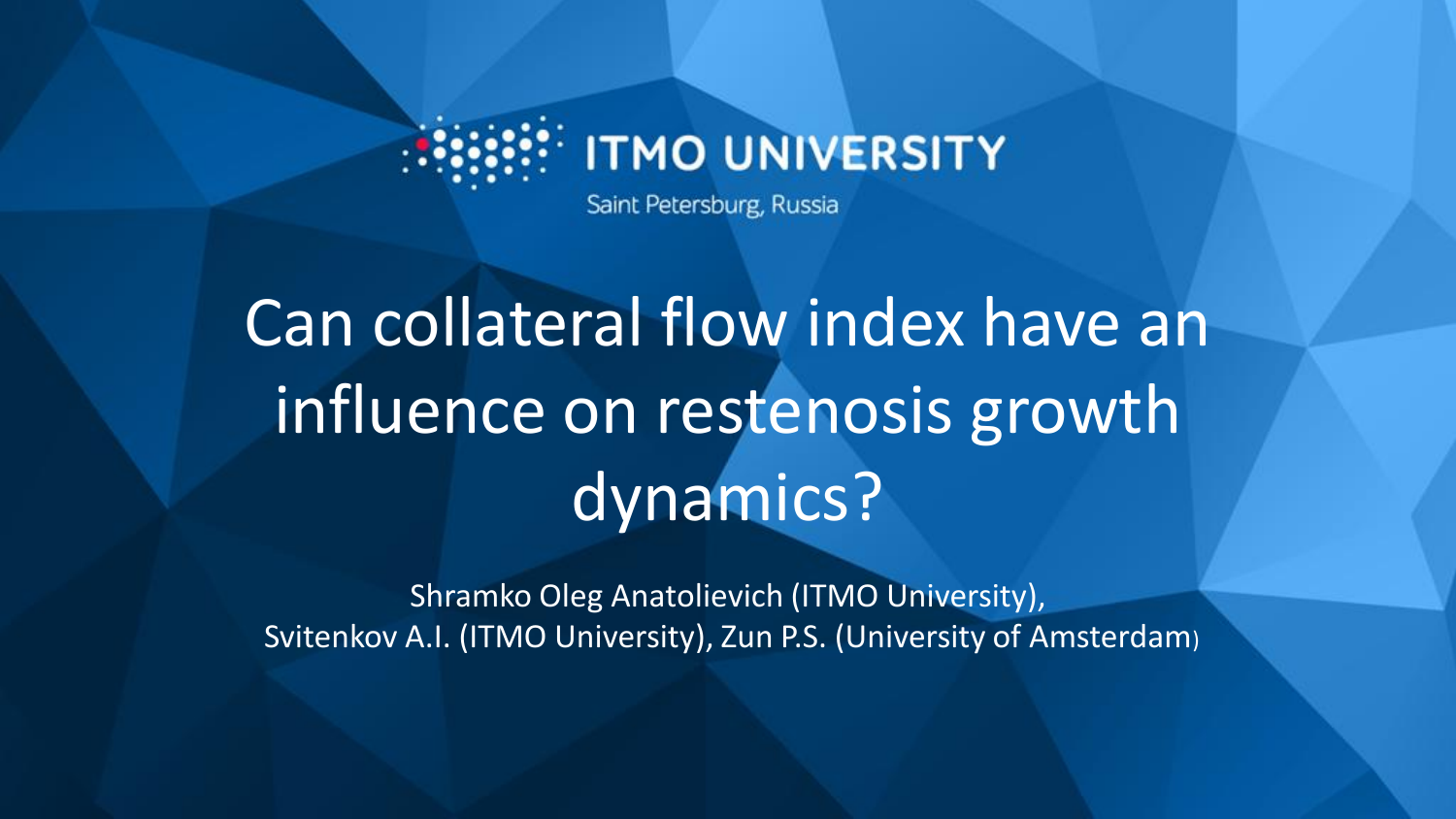

#### **Introduction**

#### **Definitions**

Collateral blood vessels – small capillary-like branches of an artery that grow over time in response to narrowed coronary arteries.



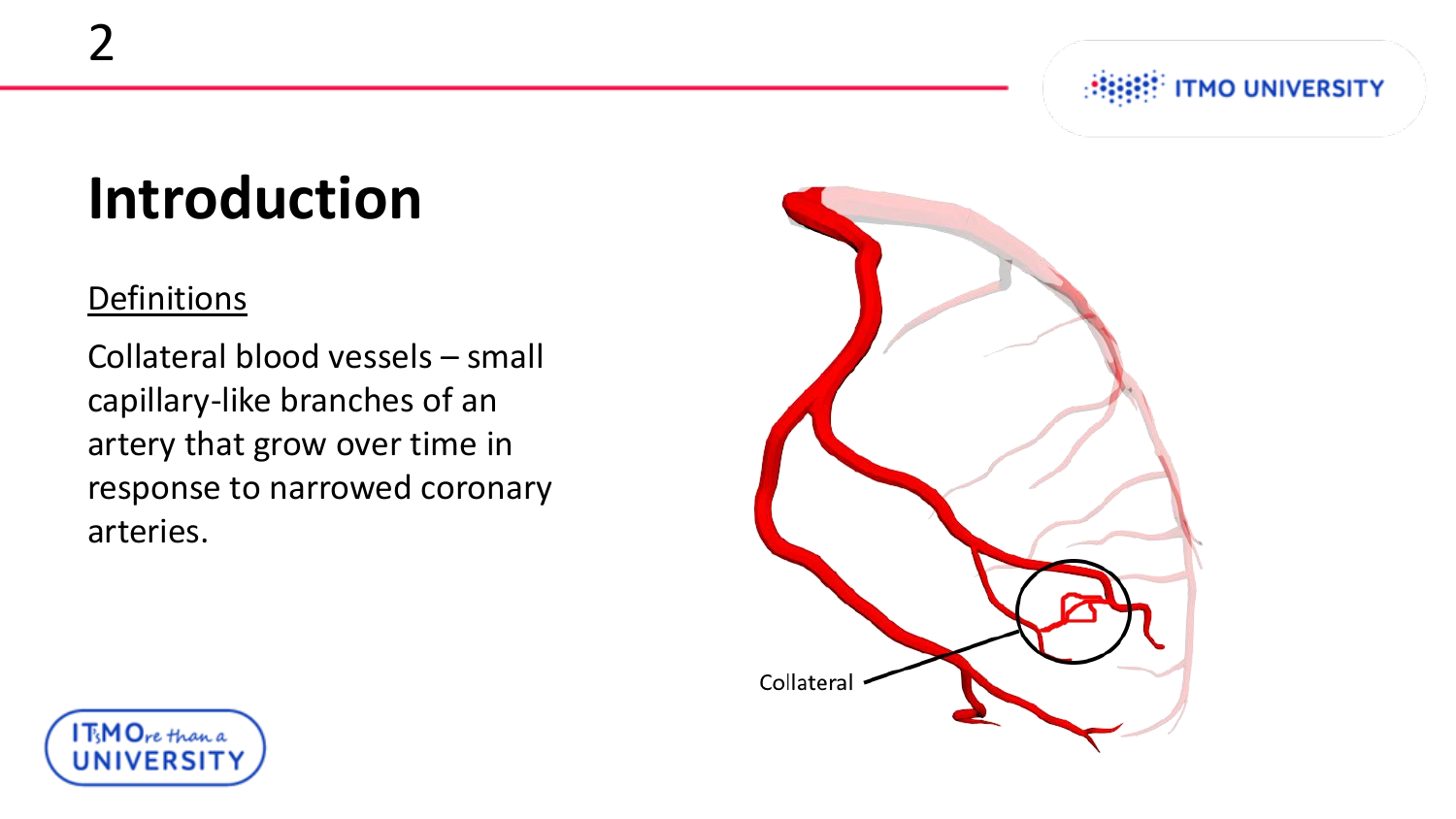

Restenosis – clinically significant lumen loss due to neointimal hyperplasia after stenting or angioplasty

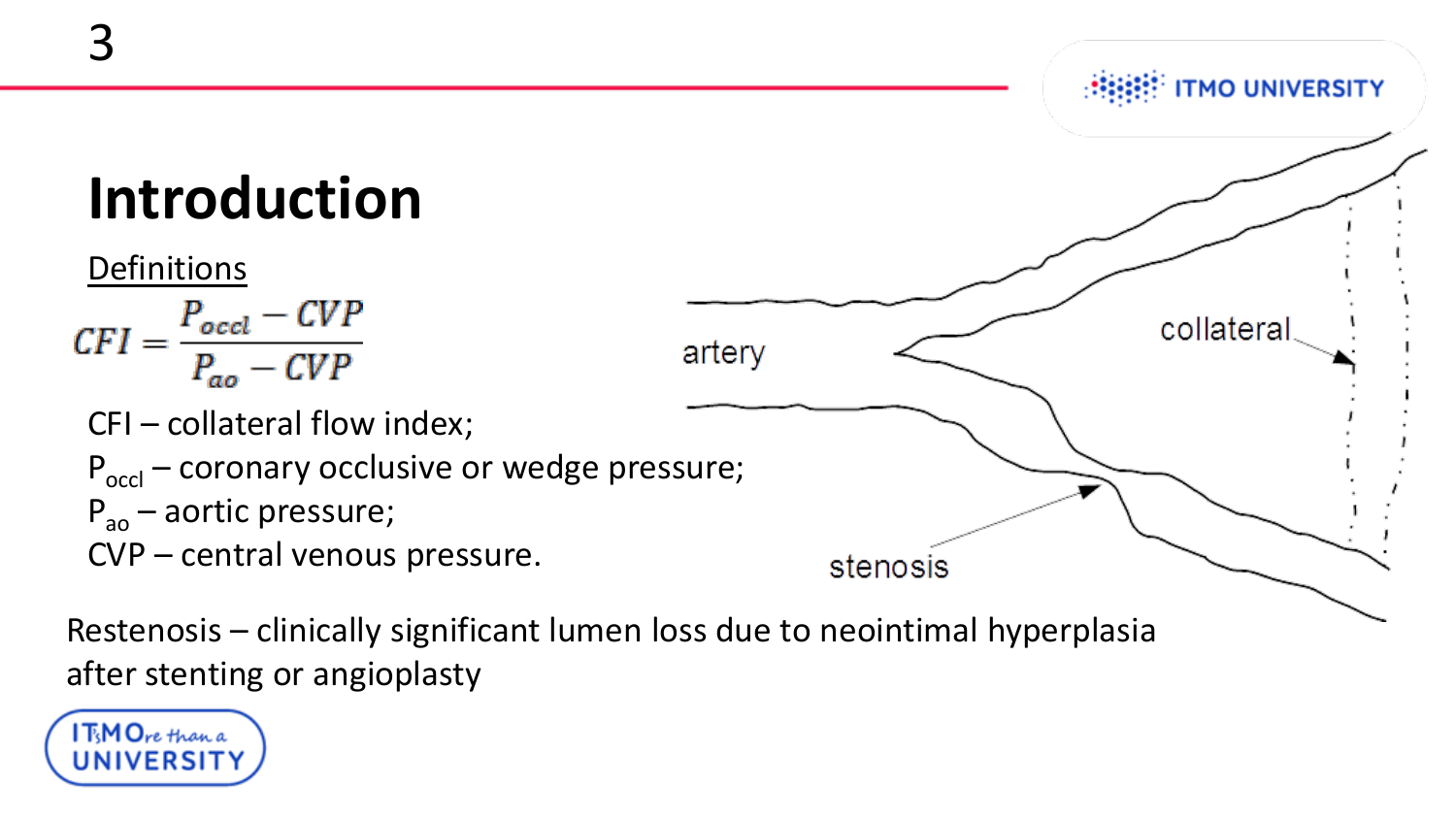UNIVERSI



#### **WSS and restenosis growth**





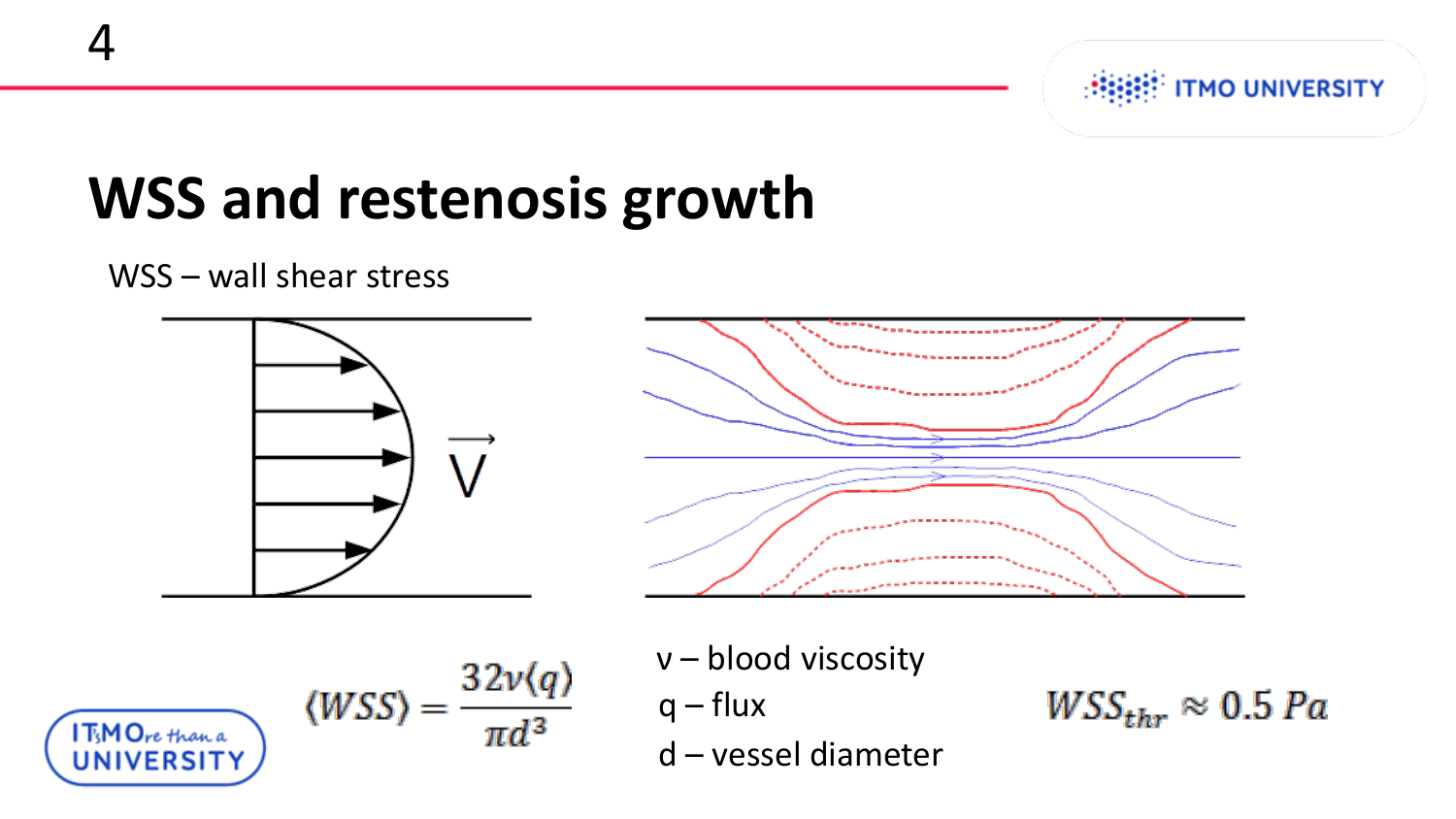# **Numerical model**

Output data:

- p pressure in the point;
- $v$  flow velocity in the point;

lumen  $sq$  – vessel lumen area in the point.



time, s



T<sub>S</sub>M Ore than a





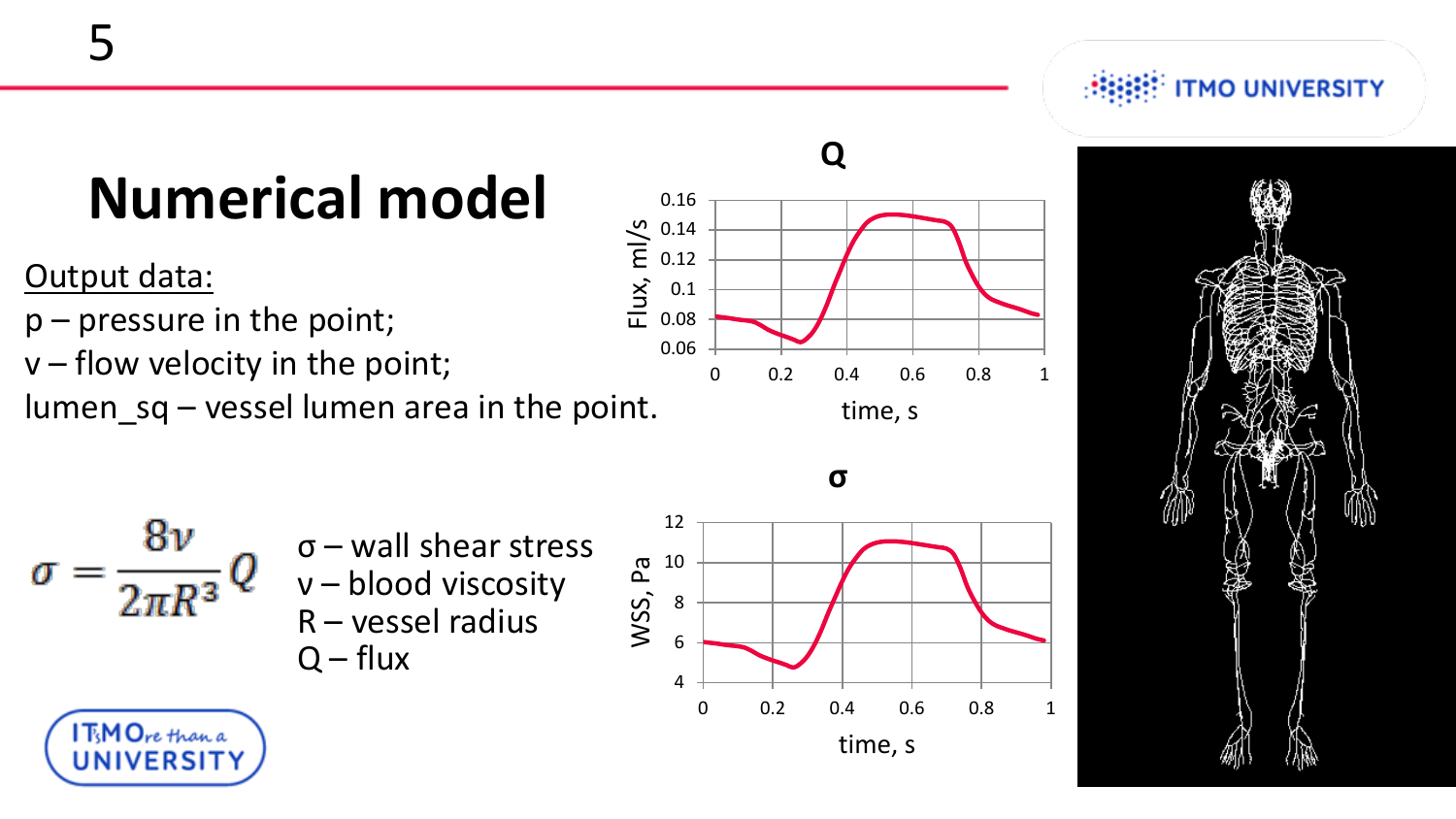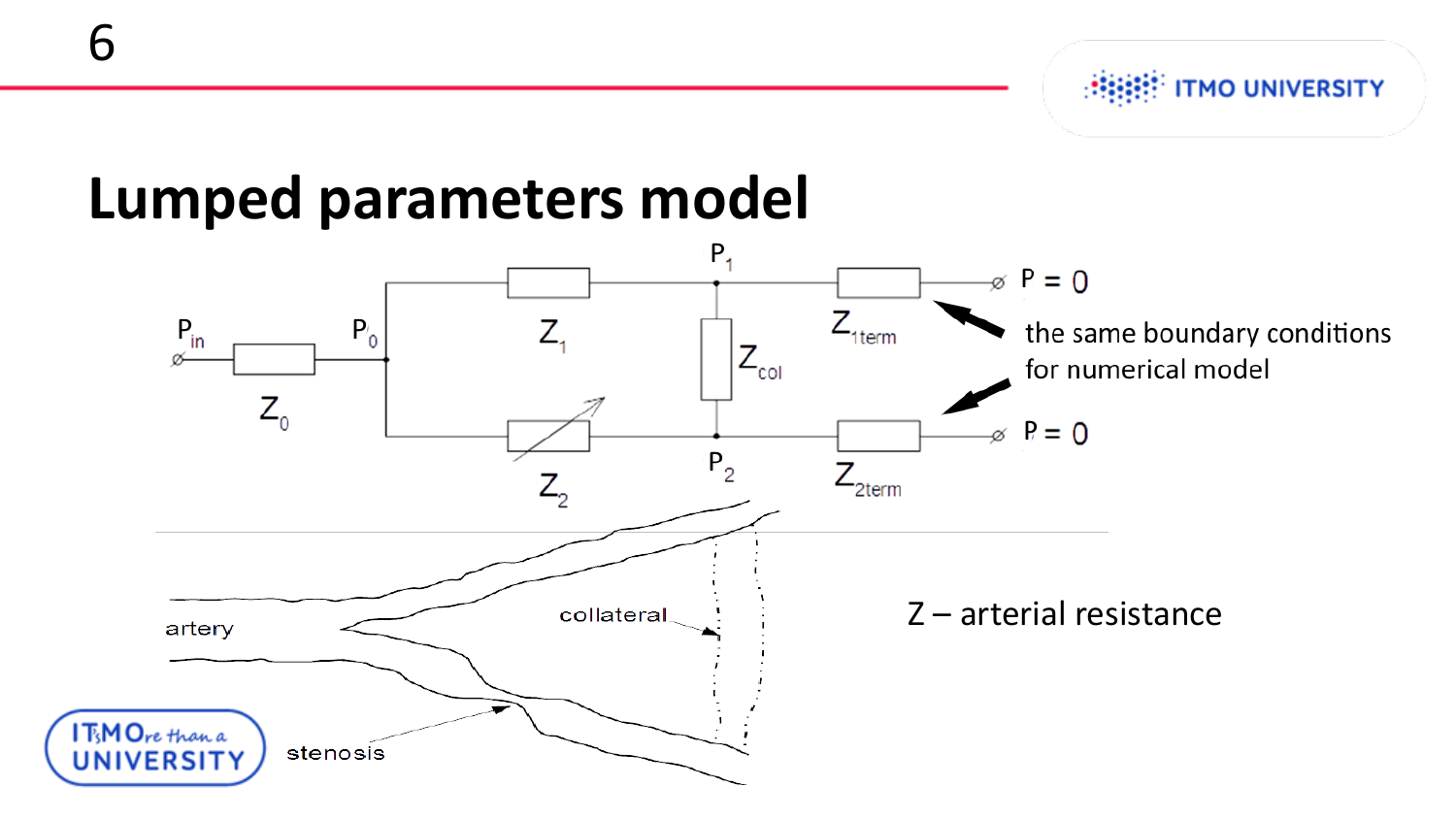### **Analytical solution**

$$
Q=\frac{P_2-P_0}{Z_2}
$$

- Q flux in branch 2
- $Z_2$  resistance of vessel 2 (with stenosis)
- σ wall shear stress of the stenosis segment



- ν blood viscosity
- $L_{ct}$  length of the stenosis segment
- $Z_{st}$  resistance of the stenosis segment



7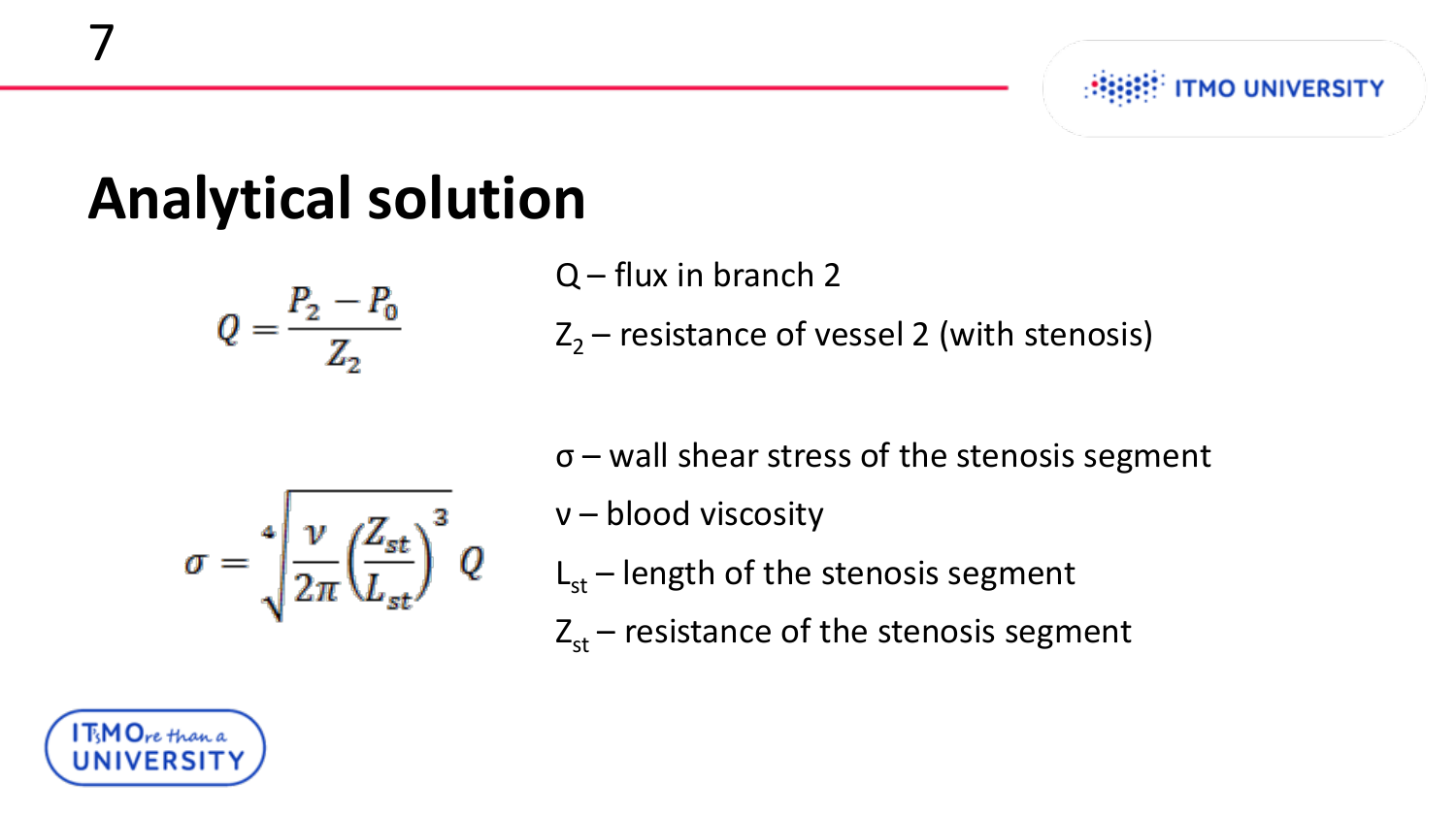# **Comparison of analytics and model**



**ITMO UNIVERSITY** 

8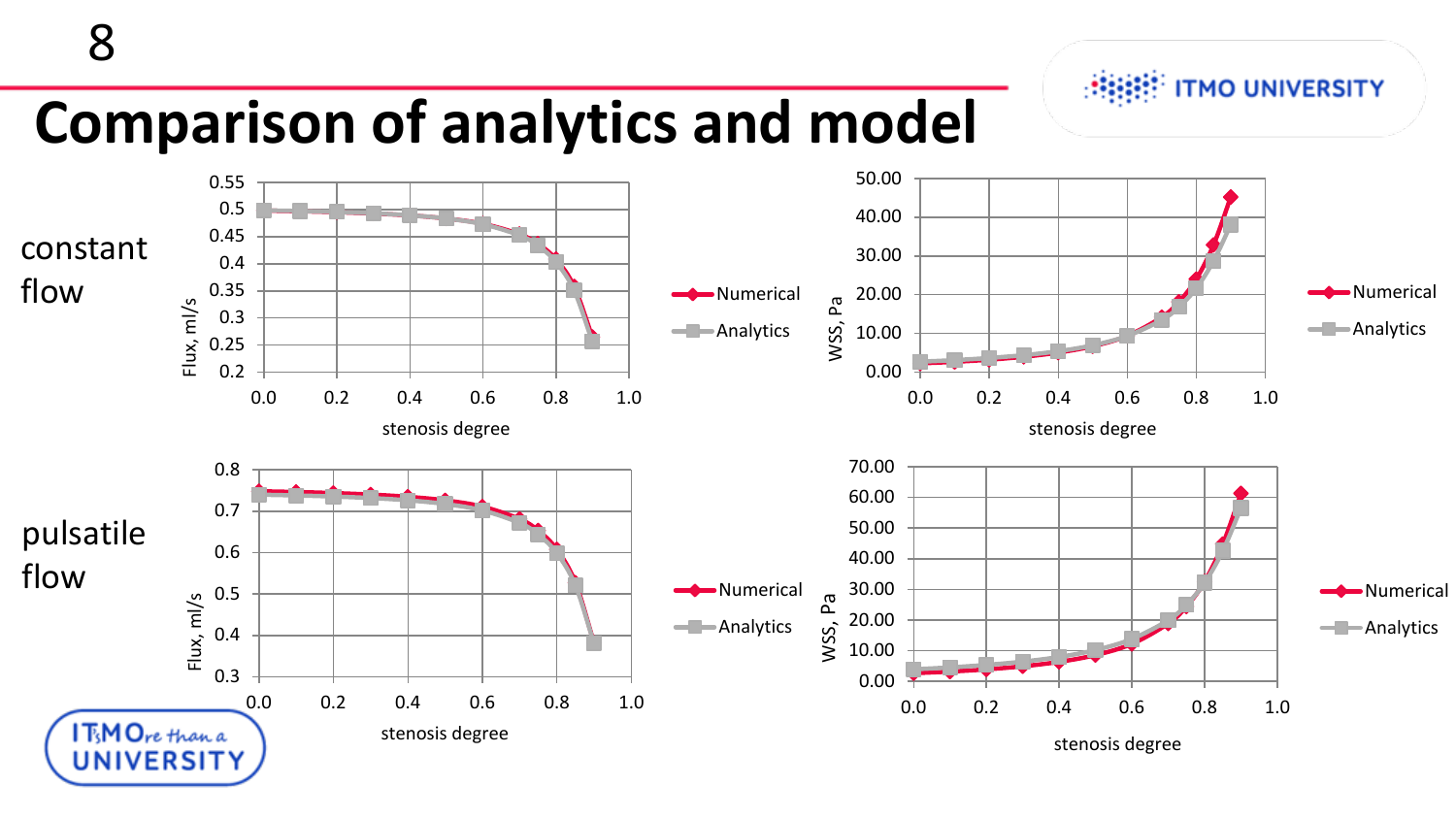#### **Influence of a collateral**

Test Y-topology

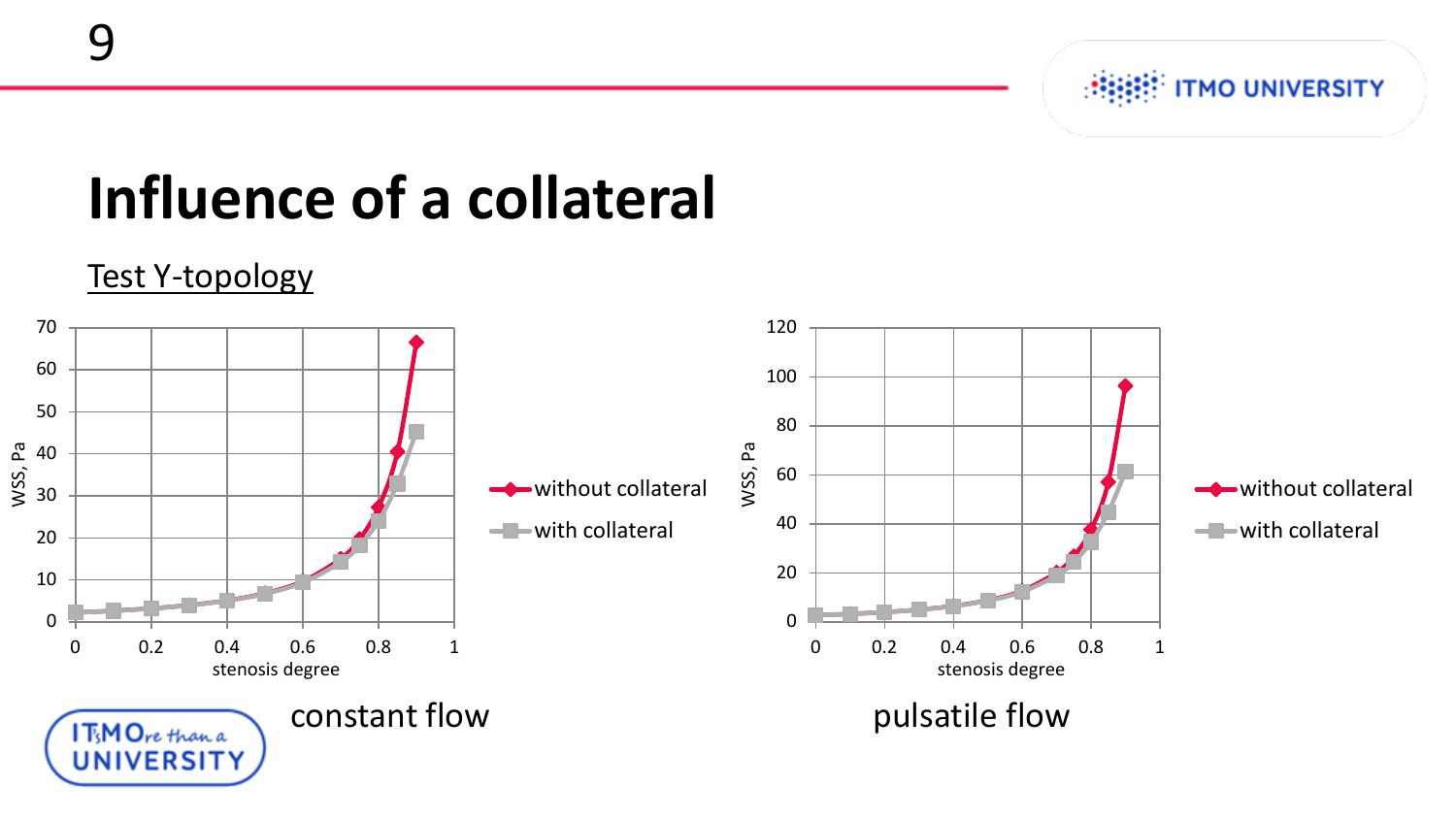

#### **Influence of a collateral**

# Real coronary arteries

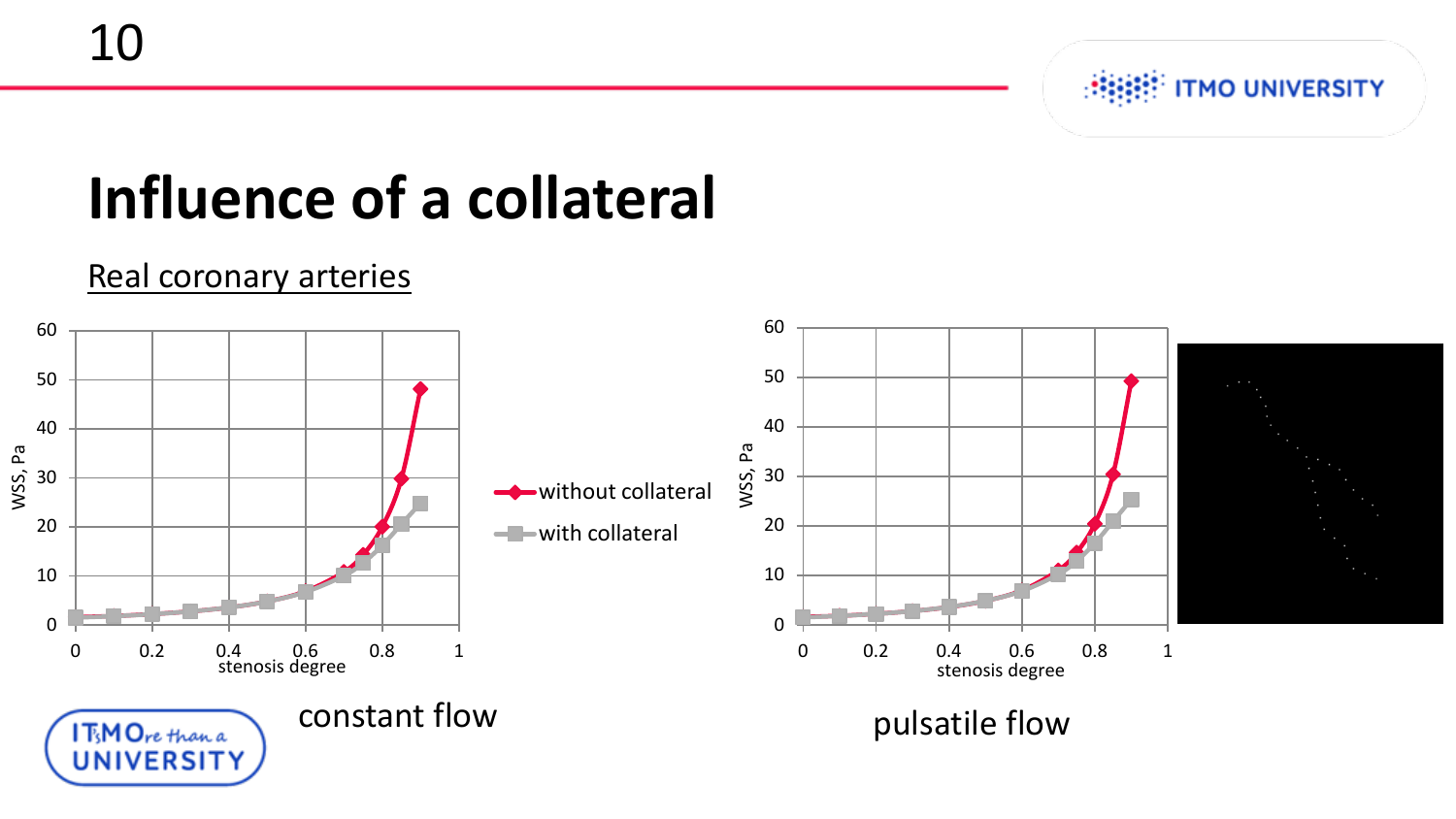11

**HEEF ITMO UNIVERSITY** 

#### **WSS and CFI**

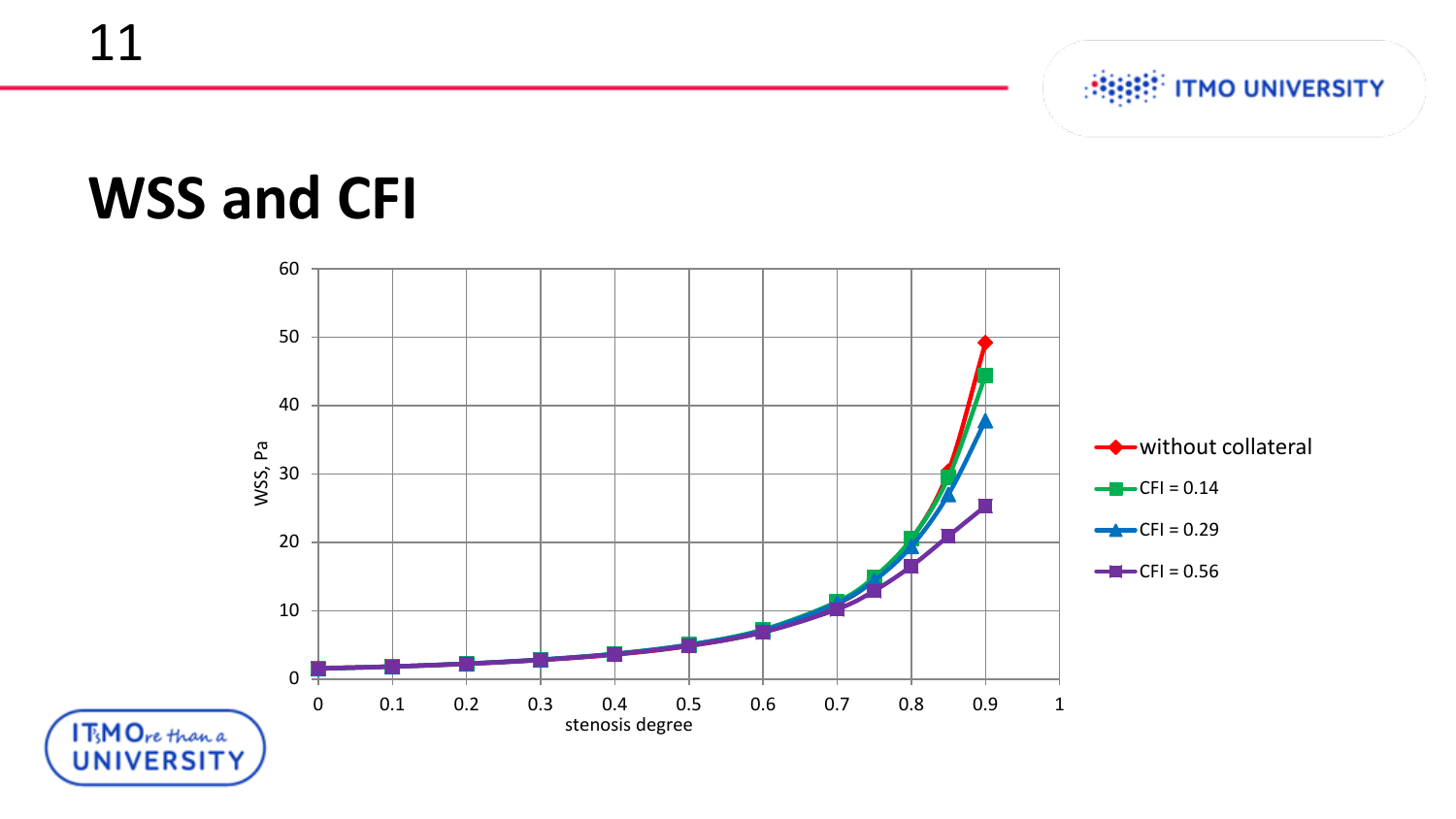### **Conclusion**

Collateral flow index influence on restenosis growth dynamics was investigated on test Y-topology and real coronary arteries topology. Results were confirmed by analytical calculations. Collateral flow index influence on restenosis growth dynamics was not found.

Presence of collateral unlikely can have an influence on restenosis growth dynamics, because WSS significantly changes only in cases of high WSS.